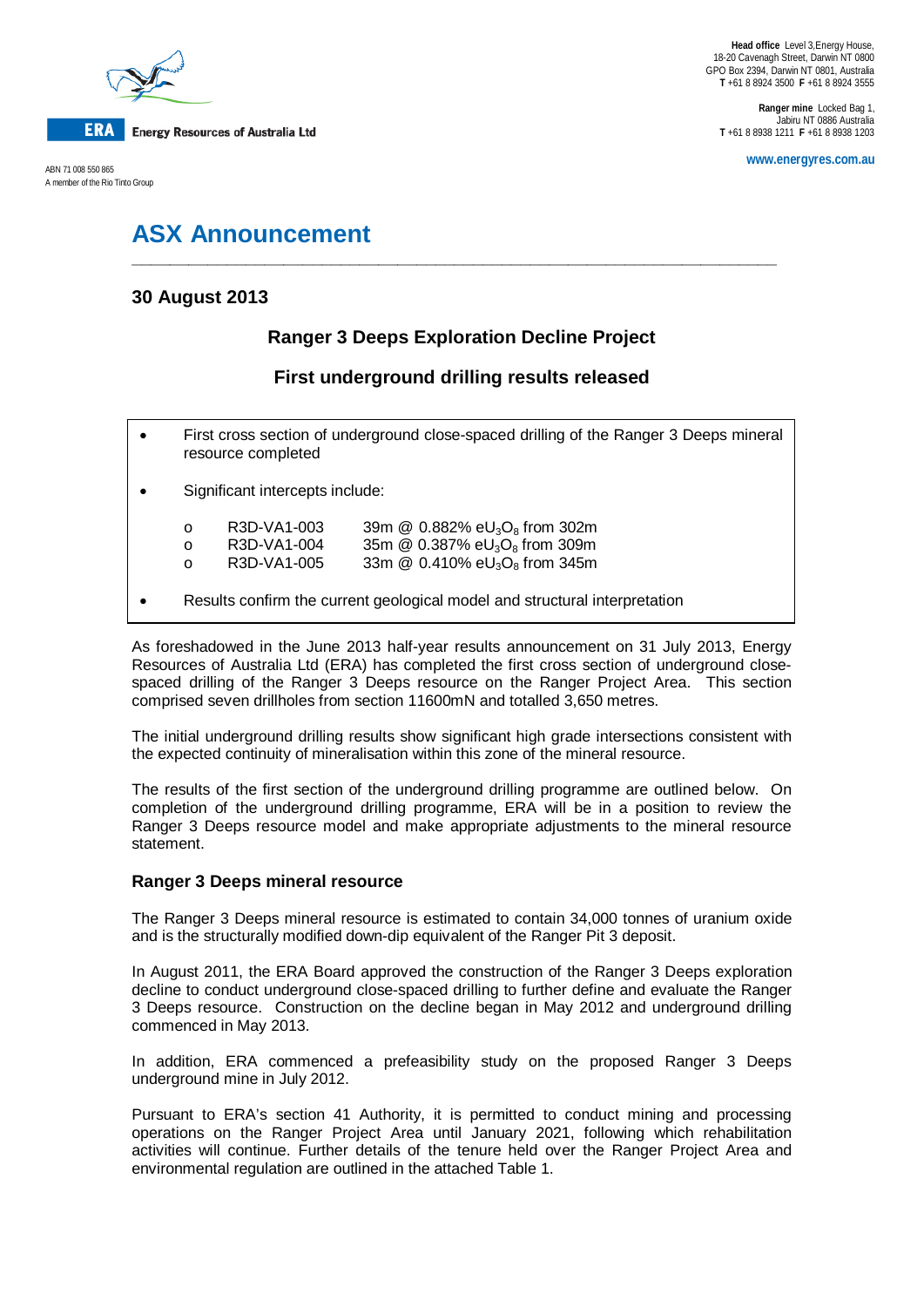

### **Drilling Programme**

The main objectives of the underground drilling programme are to:

- (a) increase confidence in the known mineralisation to allow conversion to a mineral resource; and
- (b) explore those prospective areas with lower drilling density, particularly at the northern end of the deposit.

All drill holes will be drilled from positions in dedicated drilling drives or cuddies, sufficient in size to adequately house the drilling operations with drilling fans to be oriented in a direction of approximately 240 degrees and arranged in vertical and inclined fans (Figure 1). Cuddy depths range from -120m to -310m from the surface.



Figure 1 – Location of VA1 drilling from the first drill drive from the underground decline from which drilling has recently been completed (drill profiles shown in pink). Location of proposed underground drilling also shown from the underground decline (in grey).

Drill intersections from cuddy VA1 have been interpreted and are shown in Figure 2. Significant mineralised intervals are shown at a cut-off grade of  $0.12\%$  U<sub>3</sub>O<sub>8</sub>. The geological break between the schists of the Upper Mine Sequence and the carbonates of the Lower Mine sequence is highlighted by the blue line which is offset by controlling mineralised reverse faults (the red dashed line). The main penetrating Ranger 3 Deeps structure is interpreted to exert significant control on the position of mineralisation within reactive schist lithologies of the Lower Mine Sequence.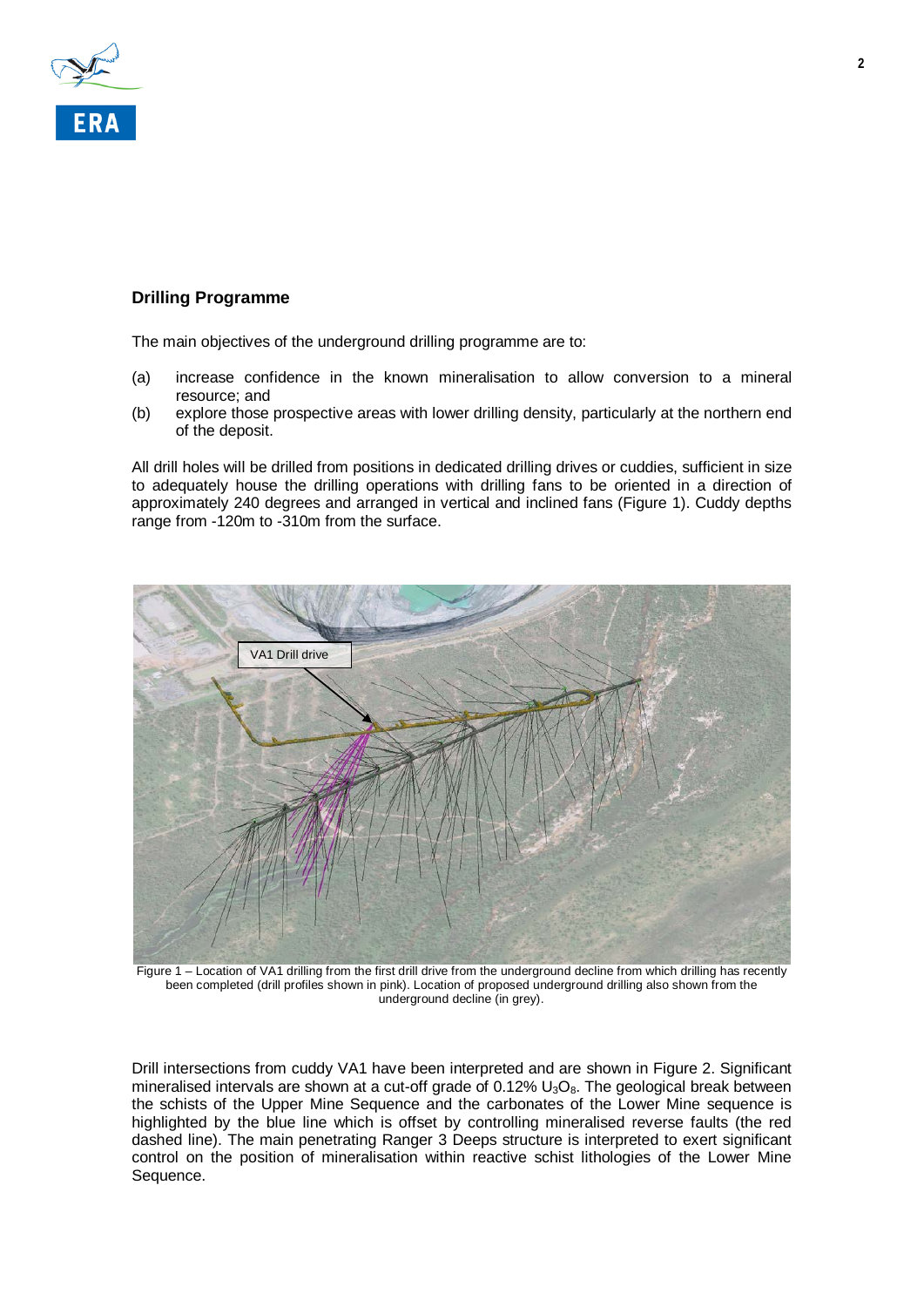



Figure 2 – Interpreted cross section showing the drilling results from cuddy VA1.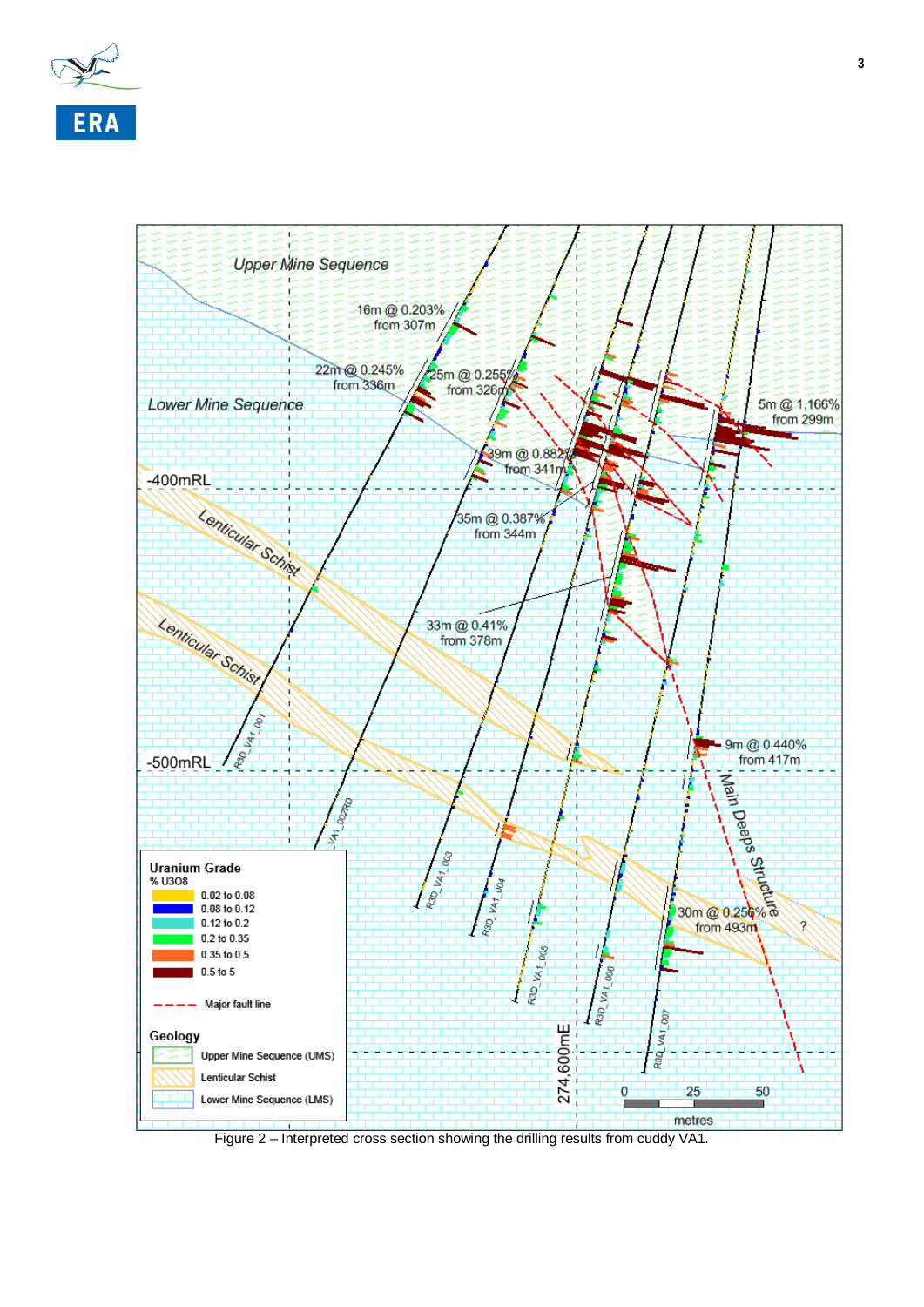

In line with current ERA procedures, a down hole geophysical gamma sonde is deployed internally within the drill rod string and subsequently in the open hole (subject to ground conditions). Geophysical measurements (gamma logging) are recorded every 0.05 metres and composited into 1m intervals to provide an equivalent  $U_3O_8$  grade (referred to as eU<sub>3</sub>O<sub>8</sub>).

Samples for subsequent geochemical assays are selected on the basis of these downhole geophysical measurements. Intervals that have equivalent grades above  $0.02\%$  eU<sub>3</sub>O<sub>8</sub> are automatically assigned for assaying, plus two samples above and below the triggered interval.

The significant results from the first seven drill holes are presented in Table 1. The table includes both  $U_3O_8$  obtained from geochemical analysis (ICPMS -  $U_3O_8$  G422M ppm) and  $eU_3O_8$  results from gamma probing. The results are encouraging and show significant high grade intersections in line with the expected continuity of mineralisation as demonstrated on Section 11600mN in Figure 2. The downhole collar location and survey of the seven drill holes are outlined in Appendix 1.

| <b>HOLE ID</b> | <b>FROM</b> | ΤО  | WIDTH | <b>GRADE</b><br>$\%$ U <sub>3</sub> O <sub>8</sub> | <b>UNITS</b> |
|----------------|-------------|-----|-------|----------------------------------------------------|--------------|
| R3D-VA1-001    | 291         | 307 | 16    | 0.203                                              | $U_3O_8$     |
| R3D-VA1-001    | 314         | 336 | 22    | 0.245                                              | $U_3O_8$     |
| R3D-VA1-002RD  | 301         | 326 | 25    | 0.255                                              | $U_3O_8$     |
| R3D-VA1-002RD  | 337         | 348 | 11    | 0.263                                              | $U_3O_8$     |
| R3D-VA1-003    | 294         | 299 | 5     | 0.984                                              | $eU_3O_8$    |
| R3D-VA1-003    | 302         | 341 | 39    | 0.882                                              | $eU_3O_8$    |
| R3D-VA1-004    | 294         | 305 | 11    | 0.291                                              | $eU_3O_8$    |
| R3D-VA1-004    | 309         | 344 | 35    | 0.387                                              | $eU_3O_8$    |
| R3D-VA1-004    | 462         | 467 | 5     | 0.351                                              | $eU_3O_8$    |
| R3D-VA1-005    | 285         | 304 | 19    | 0.350                                              | $eU_3O_8$    |
| R3D-VA1-005    | 324         | 332 | 8     | 0.567                                              | $eU_3O_8$    |
| R3D-VA1-005    | 345         | 378 | 33    | 0.410                                              | $eU_3O_8$    |
| R3D-VA1-005    | 381         | 386 | 5     | 0.311                                              | $eU_3O_8$    |
| R3D-VA1-005    | 424         | 430 | 6     | 0.219                                              | $eU_3O_8$    |
| R3D-VA1-005    | 482         | 490 | 8     | 0.179                                              | $eU_3O_8$    |
| R3D-VA1-006    | 295         | 310 | 15    | 0.800                                              | $eU_3O_8$    |
| R3D-VA1-006    | 313         | 323 | 10    | 0.193                                              | $eU_3O_8$    |
| R3D-VA1-006    | 462         | 473 | 11    | 0.146                                              | $eU_3O_8$    |
| R3D-VA1-006    | 493         | 498 | 5     | 0.242                                              | $eU_3O_8$    |
| R3D-VA1-007    | 294         | 299 | 5     | 1.166                                              | $eU_3O_8$    |
| R3D-VA1-007    | 408         | 417 | 9     | 0.440                                              | $eU_3O_8$    |
| R3D-VA1-007    | 423         | 428 | 5     | 0.163                                              | $eU_3O_8$    |
| R3D-VA1-007    | 463         | 493 | 30    | 0.256                                              | $eU_3O_8$    |

Table 1: Significant results from the drill drive VA1.

*Notes:*

All intersections were determined using a 0.12% U<sub>3</sub>O<sub>8</sub> cut-off at a minimum five metres composite, including a *maximum of five metres of non-mineralised internal material. Intersections are down-hole lengths and the true width of the intersections has not been calculated.*

*B. A combination of both U3O8 obtained from geochemical analysis and eU3O8 results from gamma probing are shown.*

### **Competent Person**

The information in this report relating to exploration results is based on information compiled by Greg Rogers and Stephen Pevely, Competent Persons who are members of the Australasian Institute of Mining and Metallurgy. Greg Rogers and Stephen Pevely are full-time employees of the company and have sufficient experience that is relevant to the style of mineralisation and type of deposit under consideration and to the activity being undertaken to qualify as a Competent Person as defined in the 2012 Edition of the 'Australasian Code for Reporting of Exploration Results, Mineral Resources and Ore Reserves'. Greg Rogers and Stephen Pevely consent to the inclusion in the report of the matters based on their information in the form and context in which it appears.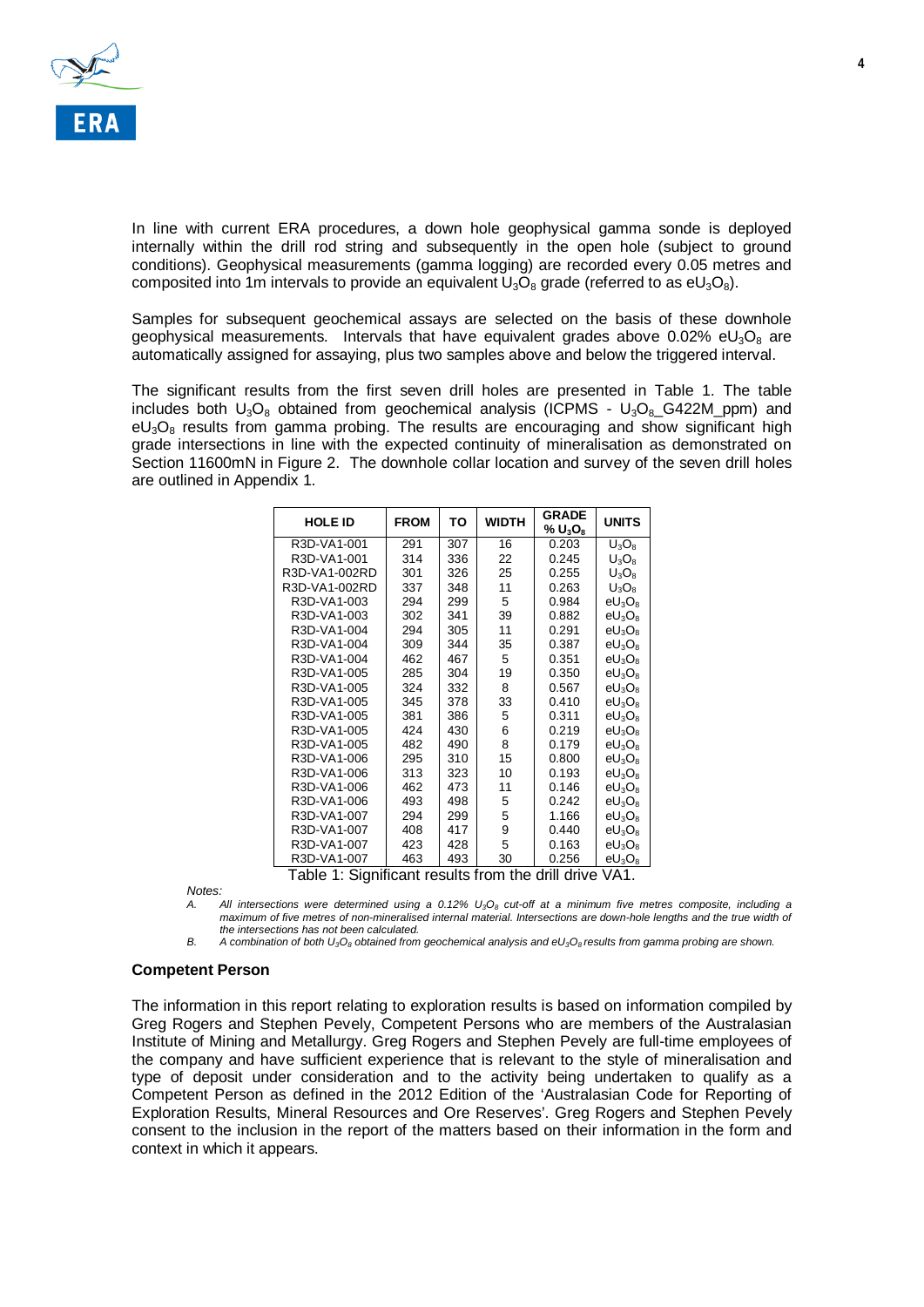

### **About Energy Resources of Australia Ltd**

Energy Resources of Australia Ltd (**ERA**) is one of the nation's largest uranium producers and Australia's longest continually operating uranium mine.

ERA has an excellent track record of reliably supplying customers. Uranium has been mined at Ranger for three decades. Ranger mine is one of only three mines in the world to produce in excess of 110,000 tonnes of uranium oxide.

ERA's Ranger mine is located eight kilometres east of Jabiru and 260 kilometres east of Darwin, located in Australia's Northern Territory.

For further information, please contact:

Janet Hamilton Chris Maitland<br>Office: +61 (0) 8 8924 3550 Chris Chris (0) Mobile: +61 (0) 437 326 696 Mobile: +61 (0) 459 800 131<br>Email: <u>janet.hamilton@era.riotinto.com</u> Email: chris.maitland@riotinto.com Email: [janet.hamilton@era.riotinto.com](mailto:janet.hamilton@era.riotinto.com)

### **Media Relations Investor Relations**

Office: +61 (0) 3 9283 3063

Website: [www.energyres.com.au](http://www.energyres.com.au/)<br>Twitter: Follow @ERARangerMi Follow @ERARangerMine on Twitter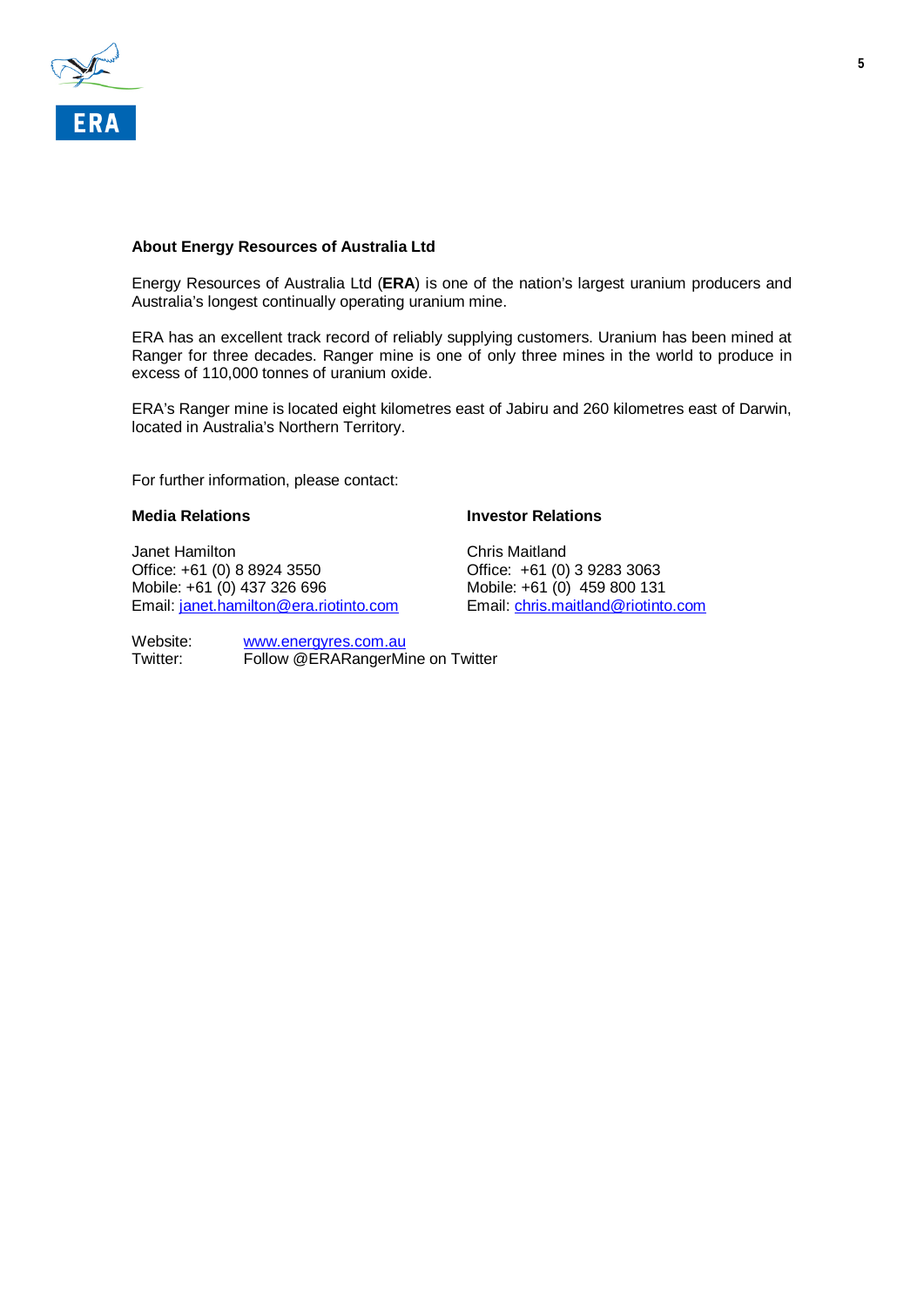

# **Appendix one**

| Downhole drill collar summary |  |
|-------------------------------|--|
|-------------------------------|--|

| <b>Hole ID</b> | <b>AMG</b><br><b>Easting</b><br>GDA94 | <b>AMG</b><br><b>Northing</b><br>GDA94 | <b>GDA</b><br><b>Reduced</b><br>Level | <b>Depth</b><br>(meters) | <b>Azimuth</b> | <b>Dip</b> |
|----------------|---------------------------------------|----------------------------------------|---------------------------------------|--------------------------|----------------|------------|
| R3D VA1 001    | 274693.7                              | 8597728.9                              | $-89.1$                               | 494.7                    | 223.581        | $-56.5$    |
| R3D VA1 002RD  | 274693.7                              | 8597728.9                              | $-89.1$                               | 500.6                    | 211            | $-60.1$    |
| R3D VA1 003    | 274693.7                              | 8597728.9                              | $-89.1$                               | 494.8                    | 205.54         | $-62$      |
| R3D VA1 004    | 274693.7                              | 8597728.9                              | $-89.1$                               | 494.7                    | 201            | $-65$      |
| R3D VA1 005    | 274693.7                              | 8597728.9                              | $-89.1$                               | 518.8                    | 197.5          | $-69.5$    |
| R3D VA1 006    | 274693.7                              | 8597728.9                              | $-89.1$                               | 521.8                    | 191.5          | $-72$      |
| R3D VA1 007    | 274693.7                              | 8597728.9                              | $-89.1$                               | 530.9                    | 185.5          | $-76.5$    |

| Hole ID                    | DUWILIUC JULYUY JULIILIULY<br>Depth (meters) | Azimuth      | Dip                |
|----------------------------|----------------------------------------------|--------------|--------------------|
| R3D VA1 001                | 0                                            | 223.581      | $-56.5$            |
| R3D_VA1_001                | 100                                          | 227.1        | $-56.6$            |
| R3D_VA1_001                | 200                                          | 230.5        | $-58.2$            |
| R3D VA1 001                | 300                                          | 231          | $-58.5$            |
| R3D VA1 001                | 400                                          | 231.8        | $-60.1$            |
| R3D VA1 001                | 490                                          | 232.7        | $-61.5$            |
| R3D_VA1_002RD              | 0                                            | 211          | $-60.1$            |
| R3D VA1 002RD              | 100                                          | 220.3        | $-60.9$            |
| R3D_VA1_002RD              | 200                                          | 225.3        | $-62.2$            |
| R3D VA1 002RD              | 300                                          | 228.4        | $-63.9$            |
| R3D_VA1_002RD              | 400                                          | 231.4        | $-64.7$            |
| R3D_VA1_002RD              | 500                                          | 233.1        | $-65.6$            |
| R3D_VA1_003                | 0                                            | 205.54       | -62                |
| R3D VA1 003                | 100                                          | 211.5        | $-65.3$            |
| R3D_VA1_003                | 200                                          | 217.2        | $-66.7$            |
| R3D VA1 003                | 300                                          | 223.7        | $-68.3$            |
| R3D VA1 003                | 400                                          | 227.3        | $-68.5$            |
| R3D VA1 003                | 490                                          | 231.1        | $-68.1$            |
| R3D_VA1_004                | 0                                            | 201          | $-65$              |
| R3D VA1 004                | 100                                          | 208          | $-67$              |
| R3D VA1 004                | 200                                          | 213.4        | $-68.4$            |
| R3D VA1 004                | 300                                          | 218.6        | $-70.2$            |
| R3D_VA1_004                | 400                                          | 221.2        | $-71.3$            |
| R3D VA1 004                | 480                                          | 227.3        | $-70.9$            |
| R3D VA1 005                | 0                                            | 197.5        | $-69.5$            |
| R3D VA1 005                | 100                                          | 210.1        | $-70.9$            |
| R3D_VA1_005                | 200                                          | 213.9        | $-70.9$            |
| R3D VA1 005                | 300                                          | 216.3        | $-72.2$            |
| R3D VA1 005                | 480                                          | 225.8        | $-74.1$            |
| R3D VA1 006                | 0                                            | 191.5        | $-72$              |
| R3D_VA1_006                | 100                                          | 195.7        | $-73.3$            |
| R3D VA1 006                | 200                                          | 206          | $-74.2$            |
| R3D VA1 006                | 300                                          | 212          | $-74.7$            |
| R3D VA1 006                | 390                                          | 217.4        | $-73.4$            |
| R3D_VA1_006                | 480                                          | 214.6        | $-73.1$            |
| R3D_VA1_007                | 0<br>100                                     | 185.5        | $-76.5$            |
| R3D VA1 007                |                                              | 197.2        | $-77.4$            |
| R3D VA1 007                | 200                                          | 207.7        | $-77.4$            |
| R3D_VA1_007<br>R3D VA1 007 | 300<br>390                                   | 211.5<br>216 | $-77.7$<br>$-78.3$ |
| R3D VA1 007                | 510                                          | 227.3        | $-79.5$            |
|                            |                                              |              |                    |

### Downhole survey summary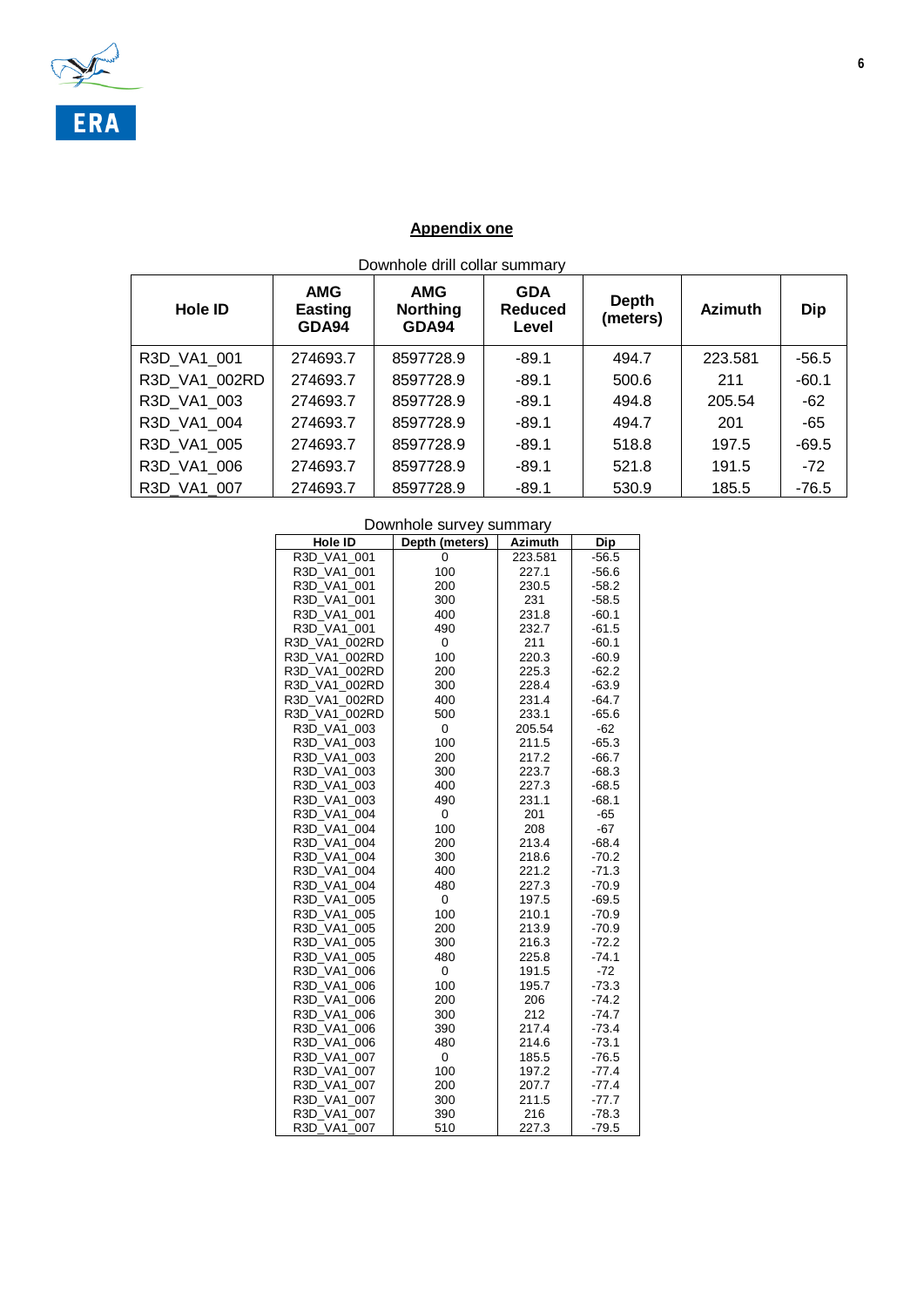# JORC Code, 2012 Edition – Table 1 – VA1 Drill results.

# Section 1 Sampling Techniques and Data

### (Criteria in this section apply to all succeeding sections.)

| <b>Criteria</b>                           | <b>JORC Code explanation</b>                                                                                                                                                                                                                                                                                                                                                                                                                                                                                                                                                                                                                                                                                                                                                                                                                                                                                                                                                                                                                                                                                                                                                          | <b>Commentary</b>                                                                                                                                                                                                                                                                                                                                                                                                                                                                                                                                                                                                                                                                                                                                                                                                                                                                                                                                                                                                                                                                                                                                                                                                                                                                                                                                                                                                                                                                                                                                                                                                                                                                                                                                                   |
|-------------------------------------------|---------------------------------------------------------------------------------------------------------------------------------------------------------------------------------------------------------------------------------------------------------------------------------------------------------------------------------------------------------------------------------------------------------------------------------------------------------------------------------------------------------------------------------------------------------------------------------------------------------------------------------------------------------------------------------------------------------------------------------------------------------------------------------------------------------------------------------------------------------------------------------------------------------------------------------------------------------------------------------------------------------------------------------------------------------------------------------------------------------------------------------------------------------------------------------------|---------------------------------------------------------------------------------------------------------------------------------------------------------------------------------------------------------------------------------------------------------------------------------------------------------------------------------------------------------------------------------------------------------------------------------------------------------------------------------------------------------------------------------------------------------------------------------------------------------------------------------------------------------------------------------------------------------------------------------------------------------------------------------------------------------------------------------------------------------------------------------------------------------------------------------------------------------------------------------------------------------------------------------------------------------------------------------------------------------------------------------------------------------------------------------------------------------------------------------------------------------------------------------------------------------------------------------------------------------------------------------------------------------------------------------------------------------------------------------------------------------------------------------------------------------------------------------------------------------------------------------------------------------------------------------------------------------------------------------------------------------------------|
| Sampling<br>techniques<br><b>Drilling</b> | Nature and quality of sampling (eg cut channels, random chips, or<br>specific specialised industry standard measurement tools appropriate<br>to the minerals under investigation, such as down hole gamma<br>sondes, or handheld XRF instruments, etc). These examples should<br>not be taken as limiting the broad meaning of sampling.<br>Include reference to measures taken to ensure sample representivity<br>and the appropriate calibration of any measurement tools or systems<br>used.<br>Aspects of the determination of mineralisation that are Material to the<br>Public Report.<br>In cases where 'industry standard' work has been done this would be<br>relatively simple (eg 'reverse circulation drilling was used to obtain 1<br>m samples from which 3 kg was pulverised to produce a 30 g charge<br>for fire assay'). In other cases more explanation may be required,<br>such as where there is coarse gold that has inherent sampling<br>problems. Unusual commodities or mineralisation types (eg<br>submarine nodules) may warrant disclosure of detailed information.<br>Drill type (eg core, reverse circulation, open-hole hammer, rotary air<br>$\bullet$ | • Three primary sampling techniques are utilised, geophysical gamma logging,<br>geochemical assaying and specific gravity by pycnometry testing, all of which<br>are set as 1m intervals.<br>During the drilling phase a down hole geophysics gamma sonde is deployed<br>during both the inrod and openhole drill runs (where possible according to<br>ground conditions). Geophysical sampling is recorded every 0.05m and<br>composited into 1m intervals and provides an equivalent U3O8 result<br>(referred to as eU3O8).<br>The gamma sonde undertakes a daily calibration test against a standard<br>source, and also undertakes a yearly calibration to verify the dead-time and<br>K-Factor conversion variables used to convert observed and true gamma<br>counts into an eU3O8 reading.<br>The selection of samples for geochemical assaying is initially defined by the<br>results from the down hole geophysics 1m eU3O8 composites. Intervals that<br>have gamma results above 0.02% eU3O8 are automatically assigned for<br>assaying, plus the two samples above and below the triggered interval. In<br>zones where the down hole geophysics were unable to reach and no gamma<br>data was obtained the entire interval is selected for assay.<br>The current suite of geochemical analyses consists of 48 major and trace<br>elements which is analysed by ICPMS and ICPOES. All elements are<br>reported in parts per million (ppm), except for U, which is reported as the<br>weight percent oxide U3O8.<br>Every 10th sample is also assigned for SG testing, and is conducted on the<br>pulverized material by gas pyncnometer at the analytical laboratory.<br>All current drilling has been HQ3 Diamond core, with future drilling to include |
| techniques                                | blast, auger, Bangka, sonic, etc) and details (eg core diameter, triple<br>or standard tube, depth of diamond tails, face-sampling bit or other<br>type, whether core is oriented and if so, by what method, etc).                                                                                                                                                                                                                                                                                                                                                                                                                                                                                                                                                                                                                                                                                                                                                                                                                                                                                                                                                                    | NQ/NQ3 drilling diameters.<br>Core orientation is conducted by a reflex digital orientation tool and the low<br>side markup is made at the drilling rig upon core retrieval. The remaining core<br>orientation lines are completed by the field team at the core logging facility.                                                                                                                                                                                                                                                                                                                                                                                                                                                                                                                                                                                                                                                                                                                                                                                                                                                                                                                                                                                                                                                                                                                                                                                                                                                                                                                                                                                                                                                                                  |
| Drill sample                              | Method of recording and assessing core and chip sample recoveries<br>and results assessed.                                                                                                                                                                                                                                                                                                                                                                                                                                                                                                                                                                                                                                                                                                                                                                                                                                                                                                                                                                                                                                                                                            | • Sample recovery is logged according to geotechnical intervals, with interval                                                                                                                                                                                                                                                                                                                                                                                                                                                                                                                                                                                                                                                                                                                                                                                                                                                                                                                                                                                                                                                                                                                                                                                                                                                                                                                                                                                                                                                                                                                                                                                                                                                                                      |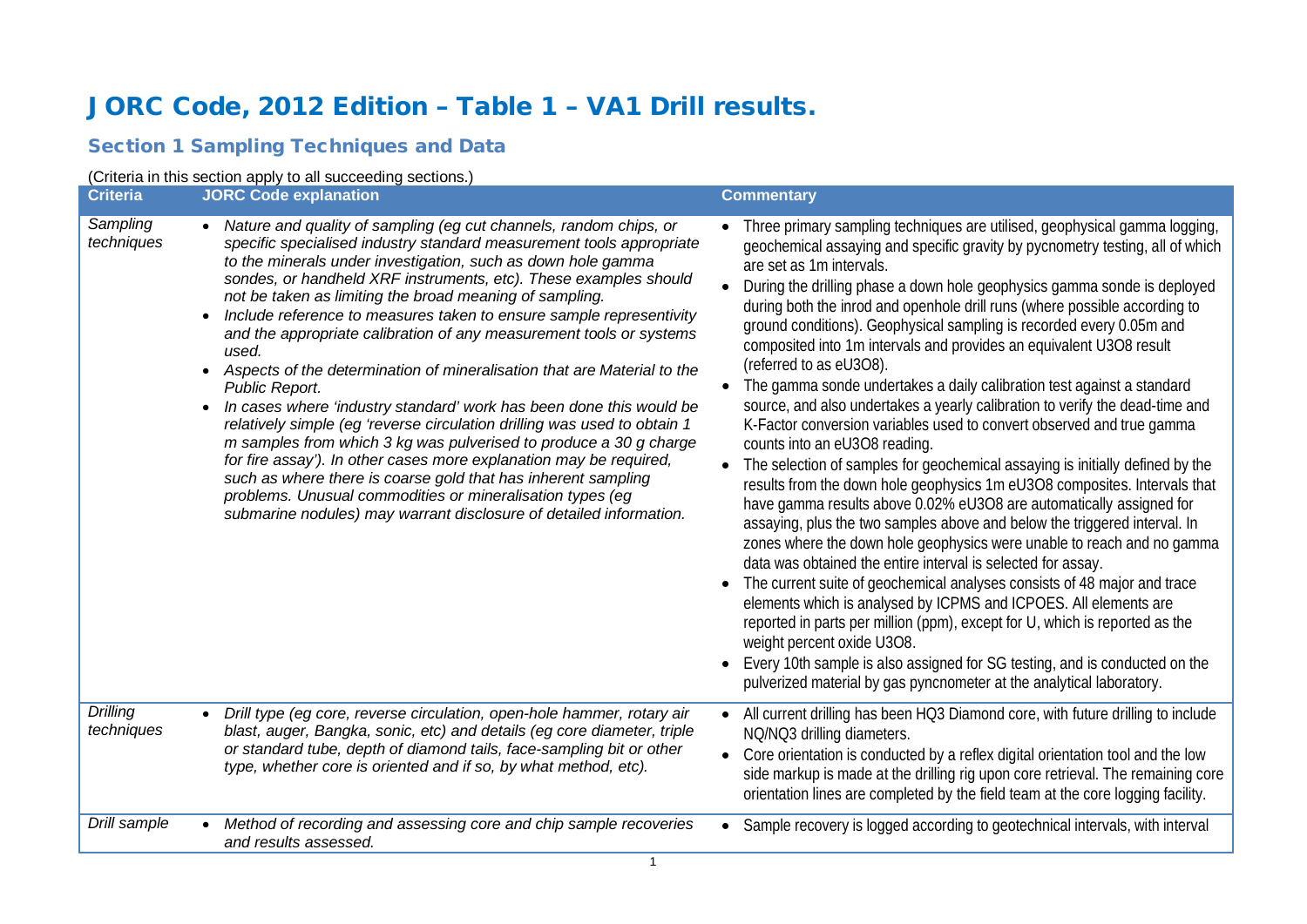| <b>Criteria</b>                                         | <b>JORC Code explanation</b>                                                                                                                                                                                                                                                                                                                                                                                                                                                                                                                                                                                                                                                                                                   | <b>Commentary</b>                                                                                                                                                                                                                                                                                                                                                                                                                                                                                                                                                                                                                                                                                                                                                                                                                                                                                                                                                                                          |
|---------------------------------------------------------|--------------------------------------------------------------------------------------------------------------------------------------------------------------------------------------------------------------------------------------------------------------------------------------------------------------------------------------------------------------------------------------------------------------------------------------------------------------------------------------------------------------------------------------------------------------------------------------------------------------------------------------------------------------------------------------------------------------------------------|------------------------------------------------------------------------------------------------------------------------------------------------------------------------------------------------------------------------------------------------------------------------------------------------------------------------------------------------------------------------------------------------------------------------------------------------------------------------------------------------------------------------------------------------------------------------------------------------------------------------------------------------------------------------------------------------------------------------------------------------------------------------------------------------------------------------------------------------------------------------------------------------------------------------------------------------------------------------------------------------------------|
| recovery                                                | • Measures taken to maximise sample recovery and ensure<br>representative nature of the samples.<br>Whether a relationship exists between sample recovery and grade<br>and whether sample bias may have occurred due to preferential<br>loss/gain of fine/coarse material.                                                                                                                                                                                                                                                                                                                                                                                                                                                     | length and total recovered metres logged for the entire drill hole. All exclusion<br>intervals are also recorded (due to core loss) to provide a total sample<br>recovery % for every drill hole.<br>The diamond core is processed in the ERA Jabiru East core yard where each<br>metre is checked, measured and marked before the core is geologically and<br>geotechnically logged. Every discrepancy between the measured length of<br>the core and the driller's length marked on the core blocks is investigated.<br>Discrepancies are resolved by ERA field staff, geologists and drilling<br>personnel prior to cutting and sampling.<br>Triple tube drilling has been selected to increase core recovery in the<br>mineralised zone.                                                                                                                                                                                                                                                               |
| Logging                                                 | Whether core and chip samples have been geologically and<br>geotechnically logged to a level of detail to support appropriate<br>Mineral Resource estimation, mining studies and metallurgical<br>studies.<br>Whether logging is qualitative or quantitative in nature. Core (or<br>costean, channel, etc) photography.<br>The total length and percentage of the relevant intersections logged.                                                                                                                                                                                                                                                                                                                               | All diamond core is oriented and geologically logged to a detailed system that<br>is constructed around the specific style of geological model/mineralisation<br>under evaluation. Emphasis is placed upon the association of stratigraphy,<br>lithology, structure and brecciation intensity. Similarly, the same core is<br>geotechnically logged to system that is specifically adopted to derive a<br>Tunneling Quality Index (Q) for geotechnical stope span support criteria.<br>100% of the core is logged in this manner. All core is photographed under<br>consistent lighting conditions and the digital images stored on an internal<br>shared drive.                                                                                                                                                                                                                                                                                                                                           |
| Sub-sampling<br>techniques<br>and sample<br>preparation | If core, whether cut or sawn and whether quarter, half or all core<br>$\bullet$<br>taken.<br>• If non-core, whether riffled, tube sampled, rotary split, etc and<br>whether sampled wet or dry.<br>• For all sample types, the nature, quality and appropriateness of the<br>sample preparation technique.<br>Quality control procedures adopted for all sub-sampling stages to<br>$\bullet$<br>maximise representivity of samples.<br>Measures taken to ensure that the sampling is representative of the in<br>situ material collected, including for instance results for field<br>duplicate/second-half sampling.<br>Whether sample sizes are appropriate to the grain size of the material<br>$\bullet$<br>being sampled. | Individual metres of diamond core that have been selected for geochemical<br>analysis are cut in half by diamond saw, with each half of each metre<br>representing a single sample.<br>Core is cut along a line through the centre of the axis of symmetry as defined<br>$\bullet$<br>by the dominant fabric in the rock (or the mineralised structures), i.e. the line<br>which passes through the apex of the foliation ellipsoid.<br>• Upon receipt at the analytical laboratory, samples are dried at 105°C to<br>remove sample moisture.<br>• Samples undergo a primary crushing stage to take the entire sample to<br><2mm. On occasions, at this stage a sample may be rotary split off for<br>additional metallurgical testing.<br>The remaining sample undergoes a secondary drying phase at 80°C to<br>remove any additional moisture that may have resulted from the high<br>humidity conditions in the NT.<br>• A rotary split is conducted on up to 3kg of crushed material to a 300g result, |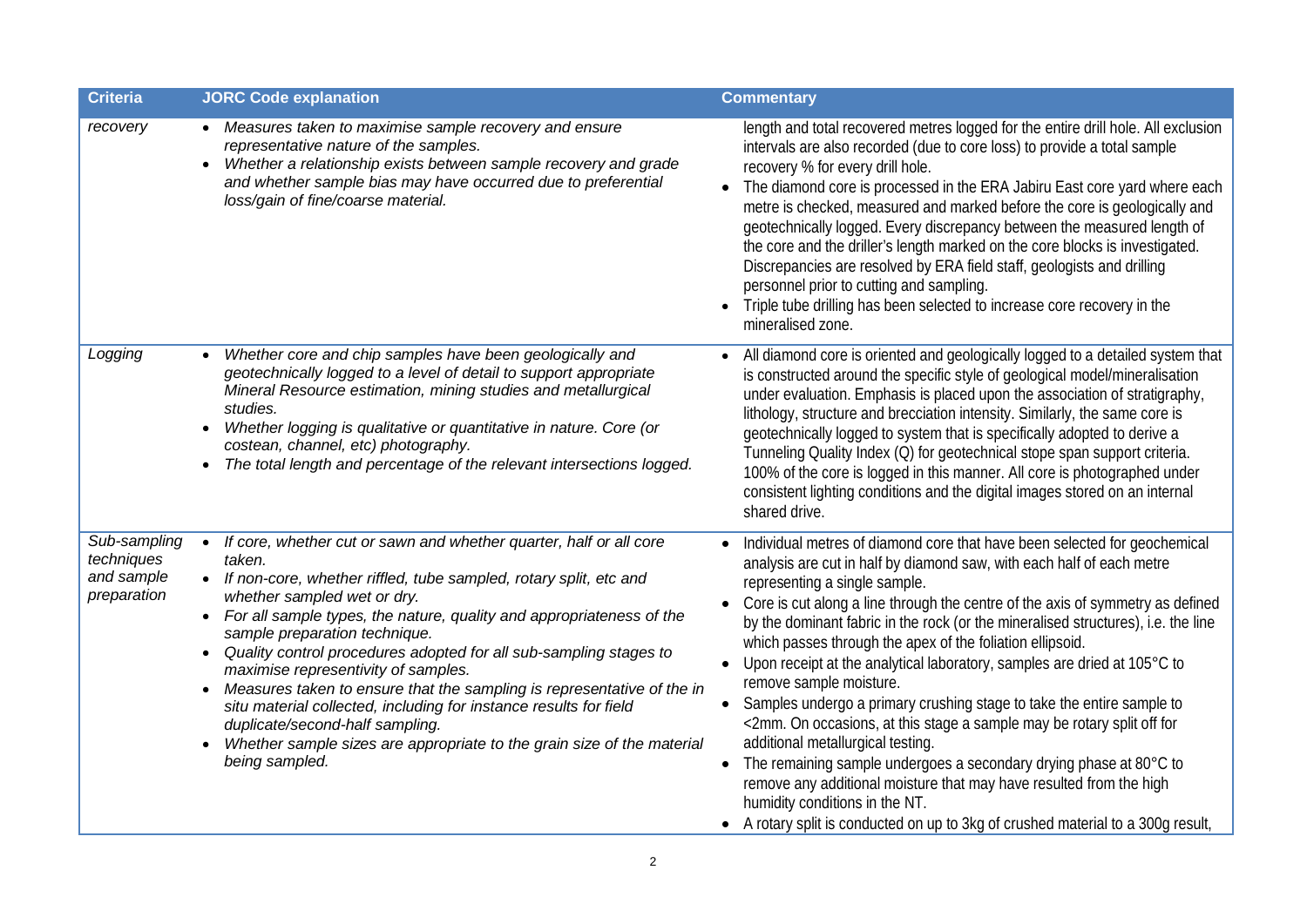| <b>Criteria</b>                                        | <b>JORC Code explanation</b>                                                                                                                                                                                                                                                                                                                                                                                                                                                                                                                                                                                                             | <b>Commentary</b>                                                                                                                                                                                                                                                                                                                                                                                                                                                                                                                                                                                                                                                                                                                                                                                                                                                                                                                                                                                                                                                                                                                                                                                                                                                                                                                                                                                                                                                                                                                                                                                                                                                                                                                                                                                 |
|--------------------------------------------------------|------------------------------------------------------------------------------------------------------------------------------------------------------------------------------------------------------------------------------------------------------------------------------------------------------------------------------------------------------------------------------------------------------------------------------------------------------------------------------------------------------------------------------------------------------------------------------------------------------------------------------------------|---------------------------------------------------------------------------------------------------------------------------------------------------------------------------------------------------------------------------------------------------------------------------------------------------------------------------------------------------------------------------------------------------------------------------------------------------------------------------------------------------------------------------------------------------------------------------------------------------------------------------------------------------------------------------------------------------------------------------------------------------------------------------------------------------------------------------------------------------------------------------------------------------------------------------------------------------------------------------------------------------------------------------------------------------------------------------------------------------------------------------------------------------------------------------------------------------------------------------------------------------------------------------------------------------------------------------------------------------------------------------------------------------------------------------------------------------------------------------------------------------------------------------------------------------------------------------------------------------------------------------------------------------------------------------------------------------------------------------------------------------------------------------------------------------|
|                                                        |                                                                                                                                                                                                                                                                                                                                                                                                                                                                                                                                                                                                                                          | which then undergoes a final pulverise stage to take the entire sample to<br>95%<75µm.<br>The final pulverised sample undergoes a 4-acid near total digestion and<br>submitted to ICPMS and ICPOES analysis.                                                                                                                                                                                                                                                                                                                                                                                                                                                                                                                                                                                                                                                                                                                                                                                                                                                                                                                                                                                                                                                                                                                                                                                                                                                                                                                                                                                                                                                                                                                                                                                      |
| Quality of<br>assay data<br>and<br>laboratory<br>tests | The nature, quality and appropriateness of the assaying and<br>laboratory procedures used and whether the technique is considered<br>partial or total.<br>• For geophysical tools, spectrometers, handheld XRF instruments, etc,<br>the parameters used in determining the analysis including instrument<br>make and model, reading times, calibrations factors applied and their<br>derivation, etc.<br>Nature of quality control procedures adopted (eg standards, blanks,<br>$\bullet$<br>duplicates, external laboratory checks) and whether acceptable levels<br>of accuracy (ie lack of bias) and precision have been established. | The down hole gamma sonde is a Geovista 38mm Total Count Gamma<br>Probe and there are currently three in cyclical use, 3348, 3498 and 3540. All<br>three probes were calibrated on the Adelaide Models (AM1, AM2, AM3 and<br>AM7) on 6 June 2013 in order to derive the Deadtime and K Factor for each<br>probe. The derivation of these variables and the drilling diameter correction<br>factors are all documented in a technical report provided by Borehole<br>Wireline Pty Ltd.<br>• To ensure quality control measures are in place for geochemical analysis, a<br>uniform quality control process is assigned for each drillhole to be sampled.<br>Field duplicates are taken every 10m in the mineralised zone<br>The five highest eU3O8 samples are also assigned as a field duplicate if not<br>already duplicate as per 10m intervals.<br>A certified reference standard is inserted at a frequency of every 25th<br>sample. There are 10 certified reference standards available, ranging from<br>0.03% to 1.68%, all off which have been created from ERA material and are<br>matrix matched. The first standard is selected at random and subsequent<br>standards are incremented from ERA_CRS_1 to ERA_CRS_10.<br>A blank sample (quartz sand) is also inserted at a frequency of every 20th<br>sample.<br>• All drill holes are sent as a single dispatch, whereby they are split up into sets<br>of 88 by the analytical laboratory. An additional 12 check samples are<br>included by the laboratory to conduct 100 sample analyses at a time (Oty x4<br>each of internal laboratory repeats, standards and blanks).<br>A Quartz flush is also inserted between every sample during the crushing<br>stage to minimise potential contamination of sample preparation equipment. |
| Verification of<br>sampling and<br>assaying            | The verification of significant intersections by either independent or<br>$\bullet$<br>alternative company personnel.<br>• The use of twinned holes.<br>Documentation of primary data, data entry procedures, data<br>$\bullet$<br>verification, data storage (physical and electronic) protocols.<br>Discuss any adjustment to assay data.                                                                                                                                                                                                                                                                                              | • All samples are conducted by a NATA accredited laboratory (Northern<br>Territory Environmental Laboratory, a division on Intertek). All sample results<br>are reported in electronic format and imported directly into acQuire without<br>modification to the original files. All results are saved in CSV and PDF format<br>for future verification by if required.<br>• A report of the import process and results is also saved on a shared network                                                                                                                                                                                                                                                                                                                                                                                                                                                                                                                                                                                                                                                                                                                                                                                                                                                                                                                                                                                                                                                                                                                                                                                                                                                                                                                                          |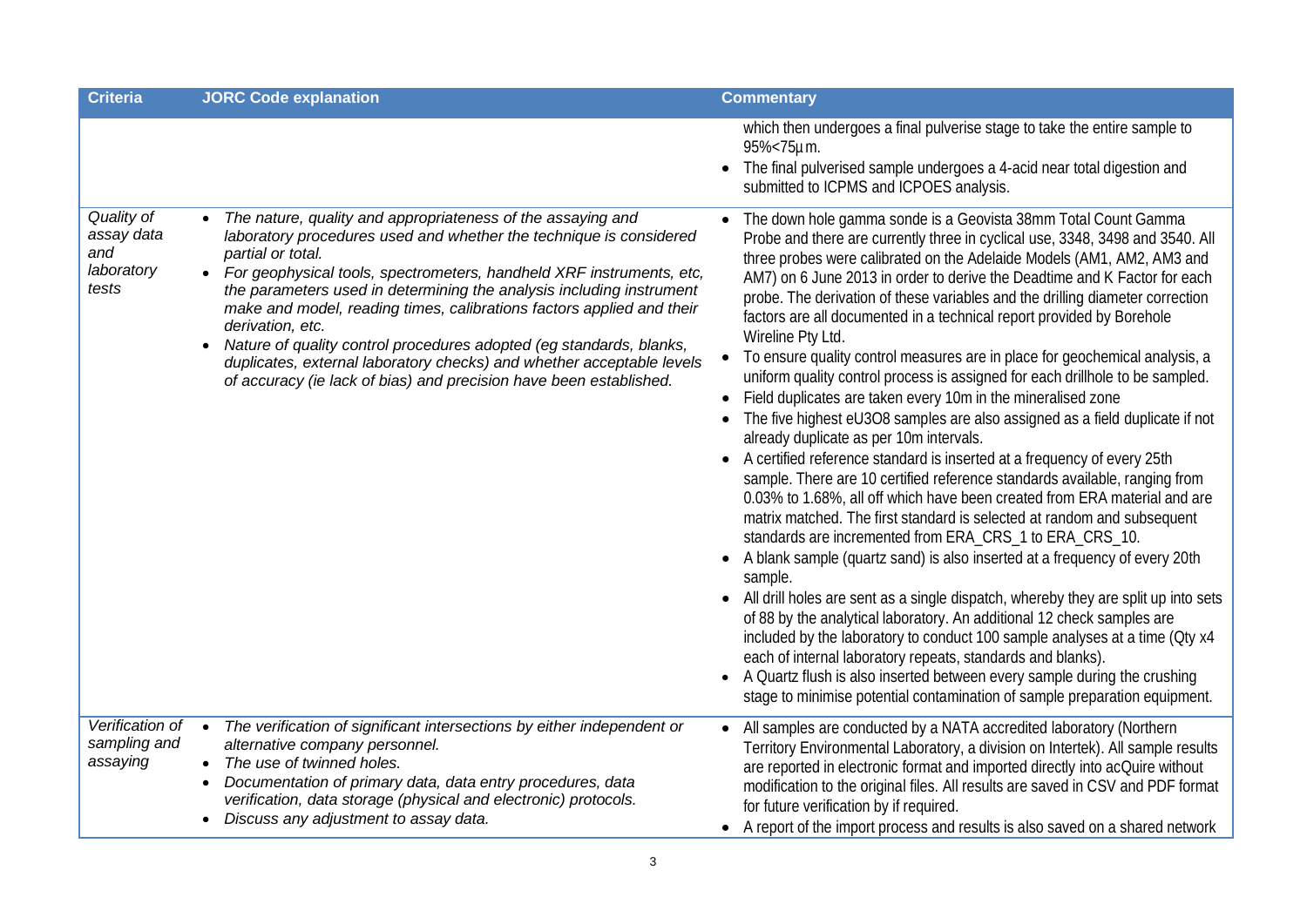| <b>Criteria</b>                                                     | <b>JORC Code explanation</b>                                                                                                                                                                                                                                                                                                                                                                      | <b>Commentary</b>                                                                                                                                                                                                                                                                                                                                                                                                                                                                                                                                                                                                                                                                                                                                                                                                                                                        |
|---------------------------------------------------------------------|---------------------------------------------------------------------------------------------------------------------------------------------------------------------------------------------------------------------------------------------------------------------------------------------------------------------------------------------------------------------------------------------------|--------------------------------------------------------------------------------------------------------------------------------------------------------------------------------------------------------------------------------------------------------------------------------------------------------------------------------------------------------------------------------------------------------------------------------------------------------------------------------------------------------------------------------------------------------------------------------------------------------------------------------------------------------------------------------------------------------------------------------------------------------------------------------------------------------------------------------------------------------------------------|
|                                                                     |                                                                                                                                                                                                                                                                                                                                                                                                   | drive for archive purposes.<br>Access to the import process is restricted by three layers of security, acQuire<br>$\bullet$<br>software, Active Directory and SQL server protocols are implemented to<br>ensure that only trained and qualified staff are physically capable of importing<br>assay results.<br>The sample approval process also abides by the same level of security, with<br>$\bullet$<br>specific staff permitted to write permissions, all other staff have read-only<br>access to assay results.                                                                                                                                                                                                                                                                                                                                                     |
| Location of<br>data points                                          | Accuracy and quality of surveys used to locate drill holes (collar and<br>down-hole surveys), trenches, mine workings and other locations<br>used in Mineral Resource estimation.<br>Specification of the grid system used.<br>Quality and adequacy of topographic control.                                                                                                                       | At present DGPS - Differential Global Positioning System, is used in<br>conjunction with a real time kinematic (RTK) system involving a base/static<br>station radio broadcasting its received satellite telemetry to a moving/rover<br>receiver. Regular QA/QC checks are conducted for the veracity of the GPS<br>system by positioning the GPS rover over known, monumented ground<br>stations with the receivers on a fast static or dynamic mode.<br>Base Station and Mine Grid System - The survey department of the ERA -<br>Ranger mine maintains a base/static station 24/7 at the mine site office and<br>broadcast the satellite telemetry on the local/adopted mine grid system. The<br>relative positions of various features and earth works requirements are<br>instantly available to the roving receivers for both setting-out and as-built<br>surveys. |
| Data spacing<br>and<br>distribution                                 | Data spacing for reporting of Exploration Results.<br>$\bullet$<br>Whether the data spacing and distribution is sufficient to establish the<br>degree of geological and grade continuity appropriate for the Mineral<br>Resource and Ore Reserve estimation procedure(s) and<br>classifications applied.<br>Whether sample compositing has been applied.                                          | The maximum range of mineralisation continuity as suggested by existing<br>variography studies to achieve a "measured" mineral resource confidence<br>category is a maximum of 25 x 25 metres. The goal of the underground<br>drilling program is to reduce the current data spacing of existing surface<br>exploration drilling from 50 x 50 metres to a maximum of 25 x 25 metres. This<br>confidence classification will be reviewed with further variography studies as<br>new data is gathered. All sampling is conducted on regular 1 metre intervals                                                                                                                                                                                                                                                                                                              |
| Orientation of<br>data in<br>relation to<br>geological<br>structure | Whether the orientation of sampling achieves unbiased sampling of<br>$\bullet$<br>possible structures and the extent to which this is known, considering<br>the deposit type.<br>If the relationship between the drilling orientation and the orientation<br>of key mineralised structures is considered to have introduced a<br>sampling bias, this should be assessed and reported if material. | All drilling from the underground decline has been oriented to ensure it is 90<br>degrees to the strike of the known mineralisation and controlling structures.<br>Previous surface drilling was oriented parallel to northing sections which was<br>not 90 degrees the strike of the known mineralisation and controlling<br>structures. The influence of this change of drilling orientation on sampling<br>bias is under assessment.                                                                                                                                                                                                                                                                                                                                                                                                                                  |
| Sample                                                              | The measures taken to ensure sample security.                                                                                                                                                                                                                                                                                                                                                     | All post drilling assessments are undertaken within a fully lockable facility<br>located at the Ranger mine.                                                                                                                                                                                                                                                                                                                                                                                                                                                                                                                                                                                                                                                                                                                                                             |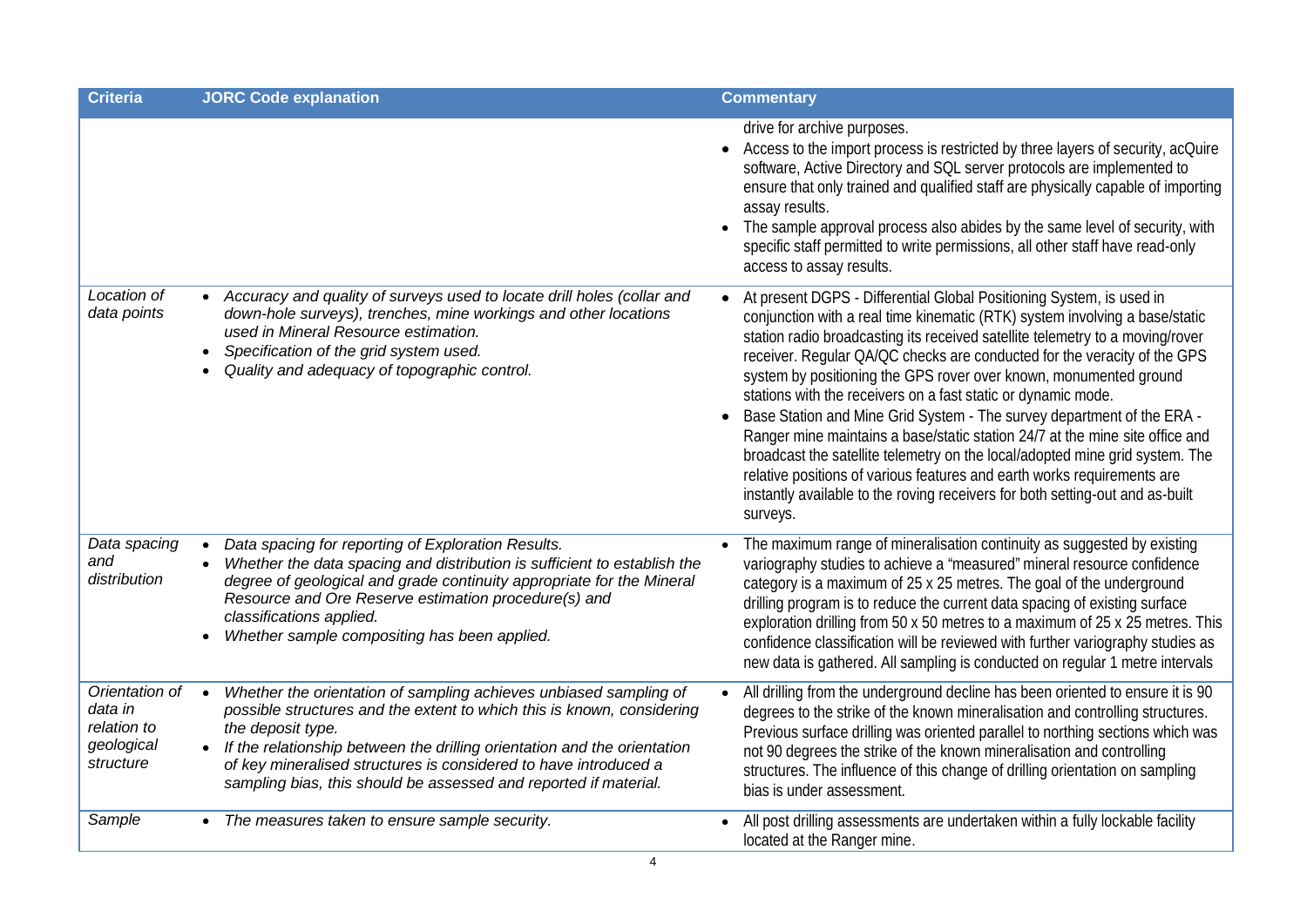| <b>Criteria</b>      | <b>JORC Code explanation</b>                                          | <b>Commentary</b>                                                                                                                                                                                                           |
|----------------------|-----------------------------------------------------------------------|-----------------------------------------------------------------------------------------------------------------------------------------------------------------------------------------------------------------------------|
| security             |                                                                       | In preparation for dispatch to the laboratory, all bagged cut core samples are<br>packed into 44 gallon drums with tension strapped lids, closed and stored for<br>transport in a fully enclosed, lockable shipping module. |
| Audits or<br>reviews | The results of any audits or reviews of sampling techniques and data. | ERA has internal audit and governance processes in place with respect to<br>the classification and reporting of Mineral Resources.                                                                                          |

# Section 2 Reporting of Exploration Results

(Criteria listed in the preceding section also apply to this section.)

| <b>Criteria</b>                                         | <b>JORC Code explanation</b>                                                                                                                                                                                                                                                                                                                                                                                                            | <b>Commentary</b>                                                                                                                                                                                                                                                                                                                                                                                                                                                                                                                                                                                                                                                                                                                                                                                                                                                                                                                                                                                                                                                                                                                                                                                                                                                                                                                                  |
|---------------------------------------------------------|-----------------------------------------------------------------------------------------------------------------------------------------------------------------------------------------------------------------------------------------------------------------------------------------------------------------------------------------------------------------------------------------------------------------------------------------|----------------------------------------------------------------------------------------------------------------------------------------------------------------------------------------------------------------------------------------------------------------------------------------------------------------------------------------------------------------------------------------------------------------------------------------------------------------------------------------------------------------------------------------------------------------------------------------------------------------------------------------------------------------------------------------------------------------------------------------------------------------------------------------------------------------------------------------------------------------------------------------------------------------------------------------------------------------------------------------------------------------------------------------------------------------------------------------------------------------------------------------------------------------------------------------------------------------------------------------------------------------------------------------------------------------------------------------------------|
| <b>Mineral</b><br>tenement and<br>land tenure<br>status | Type, reference name/number, location and ownership including<br>agreements or material issues with third parties such as joint<br>ventures, partnerships, overriding royalties, native title interests,<br>historical sites, wilderness or national park and environmental<br>settings.<br>The security of the tenure held at the time of reporting along with any<br>known impediments to obtaining a licence to operate in the area. | ERA holds an authority issued pursuant to section 41 of the Atomic Energy<br>Act 1953 (Cth) ('Section 41 Authority') over the Ranger Project Area. This<br>authorises ERA to conduct mining and processing operations on the Ranger<br>Project Area.<br>The Section 41 Authority permits the conduct of mining and processing<br>operations until 8 January 2021. Following this date, ERA must cease all<br>mining and processing operations and is required to rehabilitate the Ranger<br>Project Area in accordance with the Environmental Requirements annexed to<br>the Section 41 Authority.<br>The Ranger Project Area is located on Aboriginal land. In January 2013,<br>ERA, the Commonwealth Government, the Gundjeihmi Aboriginal<br>Corporation (representing the Mirarr Traditional Owners) and the Northern<br>Land Council entered into a suite of agreements governing the conduct of<br>operations on the Ranger Project Area.<br>ERA's operations are closely supervised and monitored by key statutory<br>bodies including the Northern Territory Department of Mines and Energy,<br>Commonwealth Government's Supervising Scientist Division, Northern Land<br>Council, Gundjeihmi Aboriginal Corporation (representing the Mirarr<br>Traditional Owners) and the Commonwealth Department of Resources,<br>Energy and Tourism. |
| Exploration<br>done by other<br>parties                 | Acknowledgment and appraisal of exploration by other parties.                                                                                                                                                                                                                                                                                                                                                                           | The Ranger 3 Deeps mineralisation is down dip of the Ranger Pit 3 deposit,<br>which was mined from 1997 to 28 November 2012. The Ranger 3 Deeps<br>mineralisation has been defined by a series of successive surface diamond<br>drilling programs from 2005-2009 undertaken by ERA.                                                                                                                                                                                                                                                                                                                                                                                                                                                                                                                                                                                                                                                                                                                                                                                                                                                                                                                                                                                                                                                                |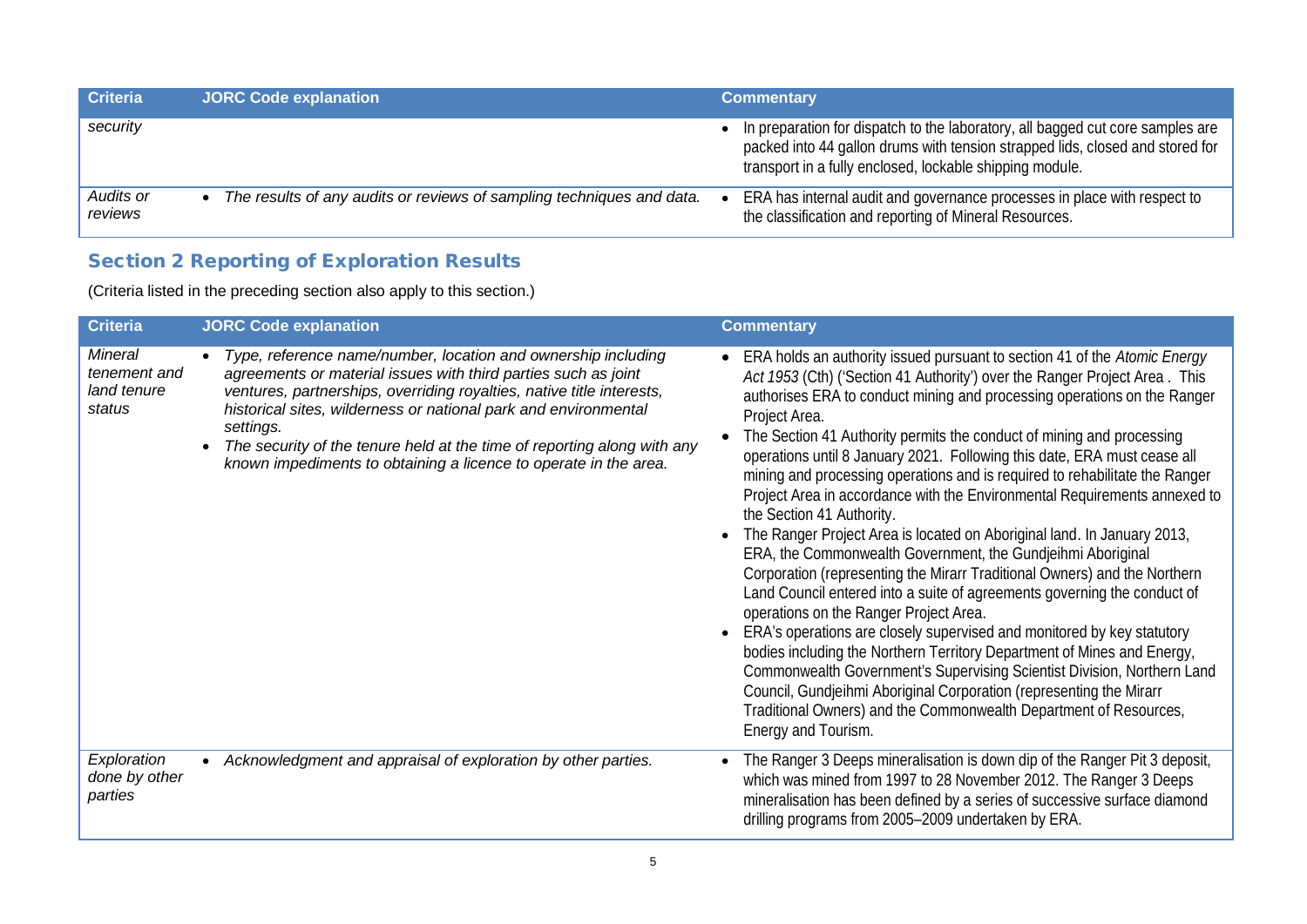| <b>Criteria</b>           | <b>JORC Code explanation</b>                                                                                                                                                                                                                                                                                                                                                                                                                                                                                                                                                                                                                                                                                                                | <b>Commentary</b>                                                                                                                                                                                                                                                                                                                                                                                                                                                                                                                                                                                                                                                                                                                                                                                                                                                                                                                                                                                                                                                                                                                                                                                                                                                                                                                                                                                                                                                                                                                                                                                                                                                                                                                                     |
|---------------------------|---------------------------------------------------------------------------------------------------------------------------------------------------------------------------------------------------------------------------------------------------------------------------------------------------------------------------------------------------------------------------------------------------------------------------------------------------------------------------------------------------------------------------------------------------------------------------------------------------------------------------------------------------------------------------------------------------------------------------------------------|-------------------------------------------------------------------------------------------------------------------------------------------------------------------------------------------------------------------------------------------------------------------------------------------------------------------------------------------------------------------------------------------------------------------------------------------------------------------------------------------------------------------------------------------------------------------------------------------------------------------------------------------------------------------------------------------------------------------------------------------------------------------------------------------------------------------------------------------------------------------------------------------------------------------------------------------------------------------------------------------------------------------------------------------------------------------------------------------------------------------------------------------------------------------------------------------------------------------------------------------------------------------------------------------------------------------------------------------------------------------------------------------------------------------------------------------------------------------------------------------------------------------------------------------------------------------------------------------------------------------------------------------------------------------------------------------------------------------------------------------------------|
| Geology                   | • Deposit type, geological setting and style of mineralisation.                                                                                                                                                                                                                                                                                                                                                                                                                                                                                                                                                                                                                                                                             | • The Ranger mine and the Ranger Project Area lie in the north-easternmost<br>part of the Pine Creek Geosyncline. Ranger 3 Deeps is a structurally<br>controlled U3O8 deposit hosted by Paleo-Proterozoic arenites, shales and<br>carbonate sediments of the Cahill formation which have been regionally<br>metamorphosed to psammites, chlorite schists and magnesitic marble all of<br>which dip at moderate angles to the east. The deposit sits within the "Deeps<br>Fault Zone", a NNW trending complex upward soling reverse fault system<br>controlled by the competency structure of the local stratigraphy. This<br>competency contrast of the Ranger package is hypothesised to directly<br>reflect its depositional character. Mineralisation is associated with brecciation<br>and structural overprint adjacent to reverse faulting and is intimately linked to<br>the geochemistry of the chlorite schist host lithology.                                                                                                                                                                                                                                                                                                                                                                                                                                                                                                                                                                                                                                                                                                                                                                                                               |
| Drill hole<br>Information | A summary of all information material to the understanding of the<br>exploration results including a tabulation of the following information<br>for all Material drill holes:<br>easting and northing of the drill hole collar<br>O<br>elevation or RL (Reduced Level - elevation above sea level in<br>O<br>metres) of the drill hole collar<br>dip and azimuth of the hole<br>O<br>down hole length and interception depth<br>$\circ$<br>hole length.<br>$\circ$<br>If the exclusion of this information is justified on the basis that the<br>$\bullet$<br>information is not Material and this exclusion does not detract from<br>the understanding of the report, the Competent Person should clearly<br>explain why this is the case. | The initial azimuth and dip setup of the drill hole is conducted via a Downhole<br>Surveys Azimuth Aligner <sup>™</sup> , which utilises north seeking gyros with precision<br>to 0.2 degrees azimuth and 0.01 degrees inclination. Down hole surveys are<br>conducted via a Reflex EZ-TRAC™ Survey camera (accuracy 0.35 degrees<br>azimuth and 0.25 degrees inclination), with a single shot recorded every 30m<br>during drilling, and multi-shot when retrieving rods as a means of quality<br>control. The Reflex tool measures magnetic north, and therefore a correction<br>factor is applied to convert to True North, taking into account yearly magnetic<br>north drift as defined by Geoscience Australia.<br>Down hole length is recorded both via a daily drill plod and on each core tray<br>$\bullet$<br>blocks to define the start, end and core loss intervals for each drilling run.<br>This is verified by the geologists and field team by cross referencing the<br>drilling contractor measurements with actual core mark-up measurements.<br>Any discrepancies are noted and rectified before any core logging or<br>sampling is conducted.<br>Initial interception depth (as defined by eU3O8) is determined by the<br>Geovista Logging unit, which records the wireline depth, speed and cable<br>tension to determine a true down hole depth every 5cm during the<br>geophysics logging process. A daily wireline calibration check is conducted<br>against known markers on the wireline to ensure the unit is calibrated before<br>each logging run.<br>Chemical assaying interception depth is determined by the core samples<br>which are created against the core length markups conducted by the logging<br>geologist. |